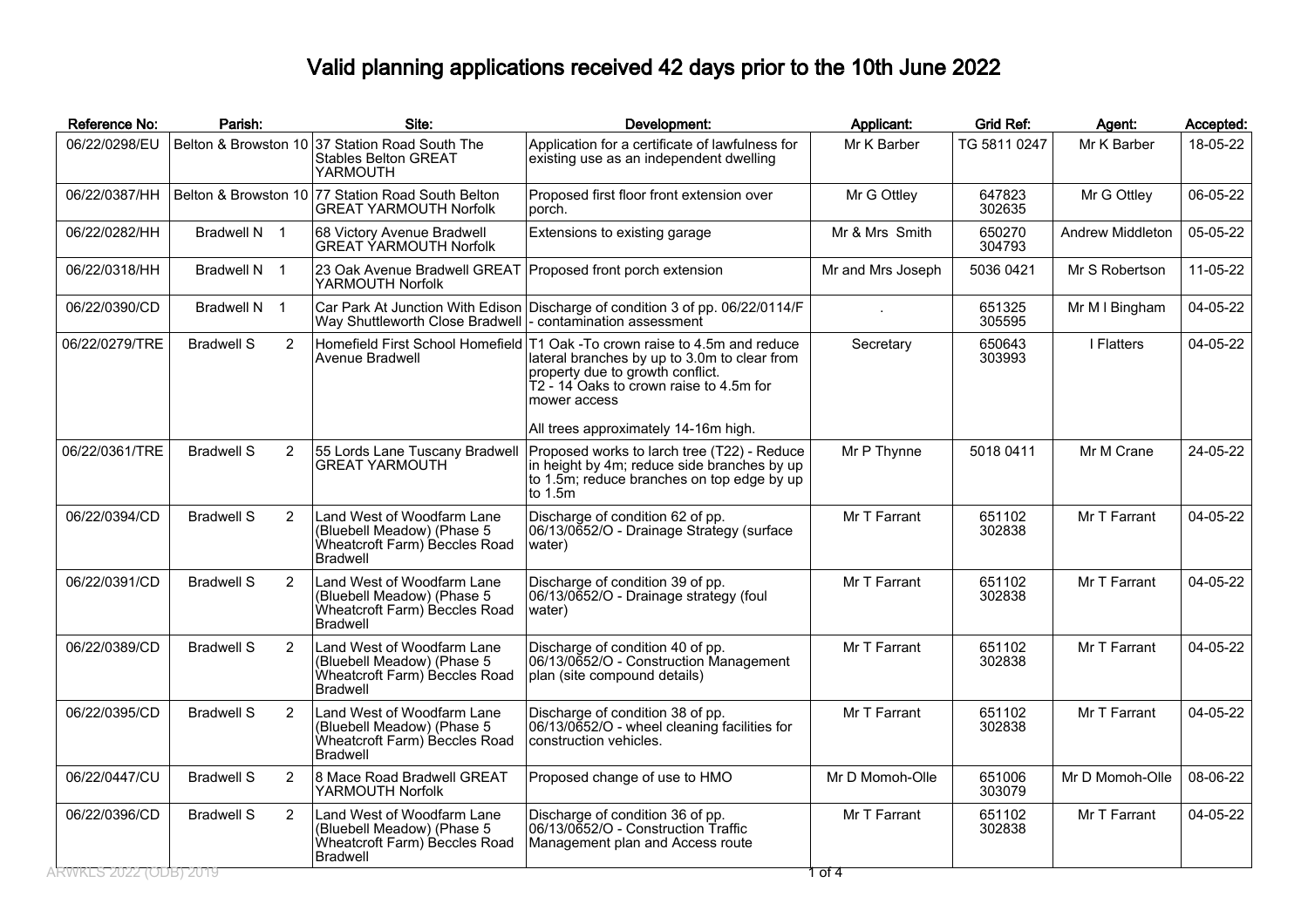| 06/22/0384/F                        | <b>Burgh Castle</b>   | 10  | 3 Coronation Terrace Butt Lane<br><b>Burgh Castle GREAT</b><br>YARMOUTH | Proposal for a new self contained annex and<br>installation of rear dormer to main dwelling.                                                                                                                       | Ms F Lang          | 648033<br>304641 | Miss S Mutton     | 31-05-22 |
|-------------------------------------|-----------------------|-----|-------------------------------------------------------------------------|--------------------------------------------------------------------------------------------------------------------------------------------------------------------------------------------------------------------|--------------------|------------------|-------------------|----------|
| 06/22/0265/HH                       | Caister On Sea 4      |     | 52 Queensway Caister-on-sea<br><b>GREAT YARMOUTH Norfolk</b>            | Proposed front and side extensions; new<br>vehicular access for additional parking space                                                                                                                           | Mr B Jermy         | 652160<br>311850 | Mr C Beckett      | 04-05-22 |
| 06/22/0276/HH                       | Caister On Sea 4      |     | 24 Saxon Gardens Caister-on-<br>sea GREAT YARMOUTH                      | Proposed rear extension forming extended<br>kitchen and utility room                                                                                                                                               | Mrs Y Smith        | 651969<br>312162 | Mrs Y Smith       | 03-05-22 |
| 06/22/0449/HH                       | Filby                 | 6   | 7 Pound Lane Filby GREAT<br>YARMOUTH Norfolk                            | Proposed addition of rear balcony; Increase<br>roof lantern size: Change colour of roof tiles<br>and window frames                                                                                                 | Mr R Unsworth      | 647350<br>313647 | Mr R Unsworth     | 24-05-22 |
| 06/22/0397/PAD                      | Filby                 | 6   | Heath View Ormesby Lane Filby                                           | Prior Approval - Change of use of<br>agricultural barn to 1 no. dwelling                                                                                                                                           | Mr and Mrs Green   | 648284<br>313388 | Mr D A-Fainman    | 05-05-22 |
| 06/22/0261/TRE                      | Fleggburgh            | 6   | Beech Tree Cottage Main Road<br>Fleggburgh GREAT YARMOUTH               | Proposed felling of damaged Fir tree.                                                                                                                                                                              | Mr John Gotts      | 644863<br>313946 | Mr John Gotts     | 14-05-22 |
| 06/22/0392/TRE                      | Fritton/St Olaves 10  |     | Woodland Rise Priory Road St<br><b>Olaves Fritton And St Olaves</b>     | Proposed works to birch trees; T1 - remove<br>to a low stump; T2 - remove to a low stump                                                                                                                           | Mrs Pritchard      | 645969<br>298956 | Mrs V Kibblewhite | 29-04-22 |
| 06/21/0285/F                        | <b>Great Yarmouth</b> |     | Cliff Hotel Cliff Hill Gorleston<br><b>GREAT YARMOUTH</b>               | Proposal to site 2no. new pods on new<br>grassed area                                                                                                                                                              | <b>Cliff Hotel</b> | 652923<br>303545 | Mr Clarke         | 03-05-22 |
| 06/22/0263/F                        | <b>Great Yarmouth</b> |     | Flat 1 93 Upper Cliff Road<br>Gorleston GREAT YARMOUTH<br>Norfolk       | Subdivision of two bedroom flat to create 2<br>no. 1 bedroom flats                                                                                                                                                 | Dr M Newstead      | TG 5276 0361     | Dr M Newstead     | 11-05-22 |
| 06/22/0434/VCF                      | <b>Great Yarmouth</b> | 9   | Marsh Farm Caravan Park Mill<br>Road Cobholm Great Yarmouth             | Variation of condition 5 of pp. 06/19/0630/F -<br>change the requirement to erecting 2m high<br>50kg m/2 acoustic barrier to installing double<br>glazed windows to a level of 36db noise<br>reduction in caravans | H Saunders         | 651517<br>307557 | Mr H Bailey       | 18-05-22 |
| 06/22/0266/CD                       | <b>Great Yarmouth</b> | 9   | Marsh Farm Caravan Park Mill<br>Road Cobholm Great Yarmouth             | Discharge of conditions 3 of pp 06/19/0630/F<br>Flood warning and evacuation plan                                                                                                                                  | E Saunders         | 651517<br>307557 | Avison Young      | 04-05-22 |
| 06/22/0404/HH                       | Great Yarmouth        |     | 11 292 Brasenose Avenue<br><b>Gorleston Great Yarmouth</b>              | Single storey side extension to provide<br>additional living accommodation.                                                                                                                                        | Mr & Mrs Stevens   | 652131<br>302727 | Mr N Butler       | 24-05-22 |
| 06/22/0140/HH                       | Great Yarmouth        |     | 11 116 Middleton Road Gorleston<br><b>GREAT YARMOUTH</b>                | Proposed installation of dropped kerb and<br>new vehicular access and front driveway.                                                                                                                              | Mr R Kelly         | 652202<br>303633 | Mr R Kelly        | 03-05-22 |
| 06/22/0413/F                        | Great Yarmouth        | -11 | James Paget Hospital Lowestoft<br>Road Gorleston Great Yarmouth         | Proposed Site preparation, ground works &<br>installation of a new modular MRI extension<br>(Single storey building with flat roof)                                                                                | Mr J Doddrell      | 652093<br>302477 | Mr J Doddrell     | 07-06-22 |
| 06/22/0224/CU                       | Great Yarmouth        |     | 14 48 Crown Road GREAT<br>YARMOUTH Norfolk                              | Retrospective application for change of use<br>from residential (C3) to 6 bed HMO (C4)                                                                                                                             | Mr D Richardson    | 5295 0749        | Mr N Mgdennen     | 16-05-22 |
| 06/22/0287/F                        | Great Yarmouth        | 14  | Calthorpe House 8 Alexandra<br>Road Great Yarmouth                      | Removal of wall along frontage and dropped<br>curb to allow for 5 no. parking spaces                                                                                                                               | Mr J Burton        | 652605<br>307444 | Andrew Middleton  | 05-05-22 |
| 06/22/0431/TCA                      | Great Yarmouth        |     | 14 91 Albion Road GREAT<br>YARMOUTH Norfolk                             | Proposed felling of trees 1) T1 Holly tree,<br>and 2) T2 Pittosporum tree                                                                                                                                          | Mr F Jr Vinluan    | 652734<br>307546 |                   | 13-05-22 |
| 06/22/0329/CU                       | <b>Great Yarmouth</b> |     | 14 108 Nelson Road Central Great<br>Yarmouth                            | Change of use of C3 dwelling house to 6<br>room C4 house in multiple occupation                                                                                                                                    | Mrs J Esposito     | 652850<br>307114 | A Middleton       | 17-05-22 |
| 06/22/0460/CD                       | Great Yarmouth        |     | 14   Marina Centre Marine Parade<br><b>GREAT YARMOUTH</b>               | Discharge of conditions 7, 13 and 20 of pp<br>06/19/0471/F - parking management plan,                                                                                                                              | Mr D Ramsay        | 653149<br>307283 | Ms O Galikowska   | 19-05-22 |
| \RWKLS <sup>-</sup> 2022 (ODB) 2019 |                       |     |                                                                         |                                                                                                                                                                                                                    | 2 of 4             |                  |                   |          |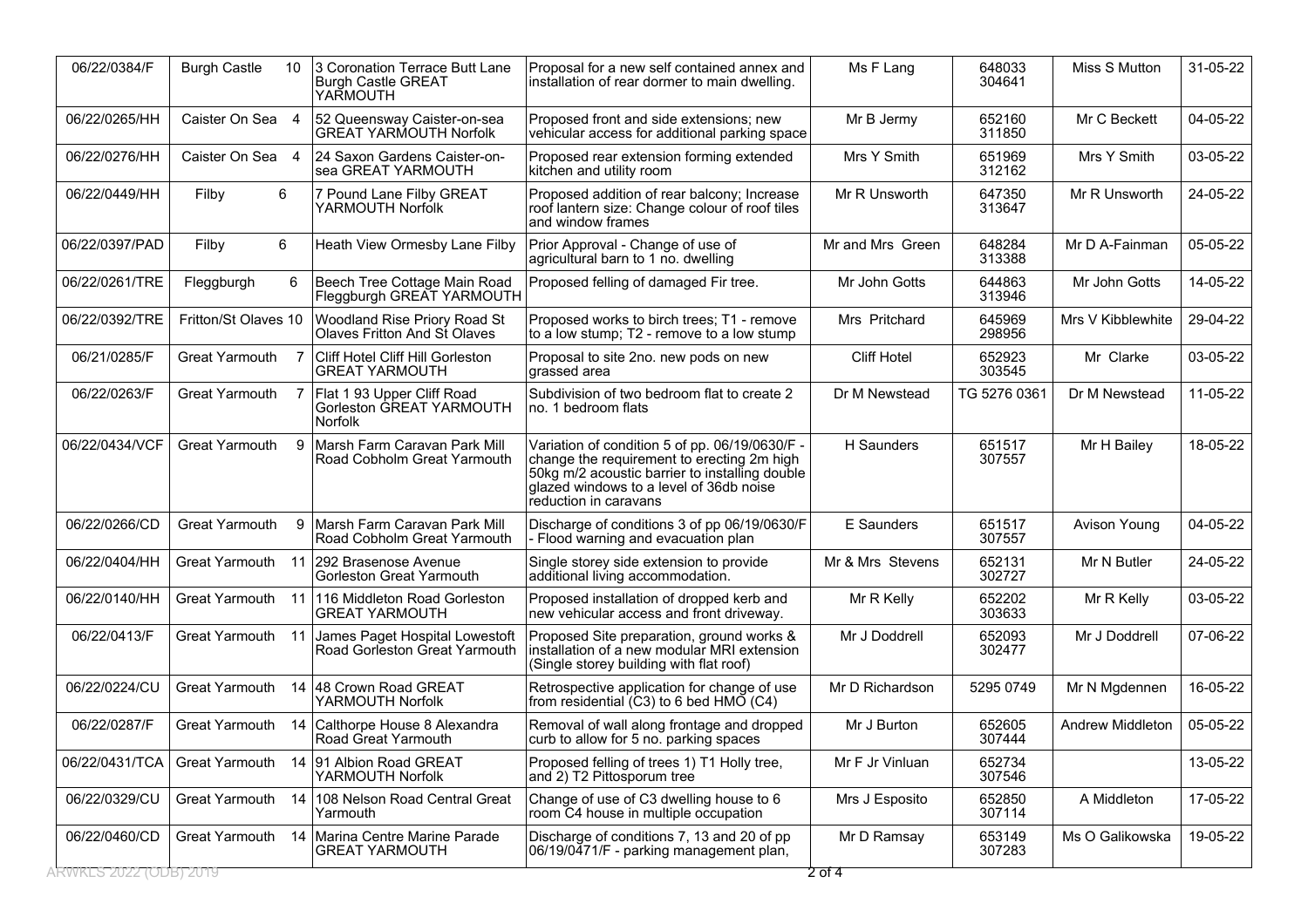|                       |                       |                |                                                                                     | materials for external elevations and details<br>of bat/bird boxes.                                                                                                                                                                                     |                                           |                  |                           |          |
|-----------------------|-----------------------|----------------|-------------------------------------------------------------------------------------|---------------------------------------------------------------------------------------------------------------------------------------------------------------------------------------------------------------------------------------------------------|-------------------------------------------|------------------|---------------------------|----------|
| 06/22/0281/F          | Great Yarmouth        |                | 15 85B North Quay Great Yarmouth                                                    | Renewal of pp 06/19/0572/CU - For<br>continued-use of land for car-<br>wash/valeting/siting of portable buildings and<br>car sales (Limited to 4)                                                                                                       | Mr D. Smith                               | 652078<br>307900 | Mr Jerry Stone            | 31-05-22 |
| 06/22/0459/A          | Great Yarmouth        |                | 15 85B North Quay Great Yarmouth                                                    | Application for consent to display no. 1<br>billboard and no. 2 banner advertisements                                                                                                                                                                   | Mr P Smith                                | 652078<br>307900 | Mr J Stone                | 31-05-22 |
| 06/22/0407/D          | Great Yarmouth        | 15             | Abbeville Lodge Acle New Road<br>Great Yarmouth                                     | Approval of reserved matters following<br>outline permission 06/20/0498/O -<br>Demolition of care home and erection of<br>fourteen three-storey houses with garaging<br>at ground floor - siting, design, external<br>appearance & landscaping          | Mr Setchell                               | 652058<br>308241 | Middleton &<br>George Ltd | 10-05-22 |
| 06/22/0277/A          | Great Yarmouth        | 15             | 13 King Street GREAT<br>YARMOUTH Norfolk                                            | Installation of new 1 no. internally illuminated<br>fascia sign and 2 no. internally illuminated<br>projecting signs; shop front to be painted<br>black and soffit to be painted white                                                                  | C&J Clark<br><b>International Limited</b> | 652487<br>307536 | Omega Signs Ltd           | 06-05-22 |
| 06/22/0456/CU         | <b>Great Yarmouth</b> |                | 15 Alexandra House 23 Euston<br>Road GREAT YARMOUTH                                 | Change of use from C2 (Care home) to C3a<br>(residential)                                                                                                                                                                                               | B Kelly & M<br>MacDonagh                  | 653015<br>307930 | Mr S Khan                 | 08-06-22 |
| 06/22/0288/A          | <b>Great Yarmouth</b> | 15             | 19/20 North Drive Furzedown<br>Hotel GREAT YARMOUTH<br><b>Norfolk</b>               | Erection of freestanding sign on top of<br>wooden pillar                                                                                                                                                                                                | Mr P Garrod                               | TG 5312 0835     | Mr P Garrod               | 06-05-22 |
| 06/22/0352/F          | Great Yarmouth        | 19             | Rear of 18A Lower Cliff Road<br>Gorleston Great Yarmouth                            | Proposed demolition of existing garage and<br>construction of two storey detached house                                                                                                                                                                 | Mr C Abbott                               | 652651<br>303782 | Mr C Johnson              | 31-05-22 |
| 06/22/0320/HH         | Great Yarmouth        | 19             | 56 Stradbroke Road Gorleston<br><b>Great Yarmouth</b>                               | Proposed single storey rear extension.                                                                                                                                                                                                                  | Mr & Mrs D & K<br>Kedge                   | 652362<br>304071 | Mr G Parrott              | 11-05-22 |
| 06/22/0405/VCF        | Hemsby                | 8              | Hemsby                                                                              | Barn at Home Farm Waters Lane Amend condition 2 to pps 06/20/0023/F and<br>06/20/0024/LB - revised plans; remove<br>conditions 5 and 7 from pp. 06/20/0023/F.                                                                                           | G W Daniels and Son<br>Ltd                | 649158<br>317270 | Mr M Lee                  | 09-05-22 |
| 06/22/0482/LB         | Hemsby                | 8              | <b>Hemsby GREAT YARMOUTH</b>                                                        | Barn at Home Farm Waters Lane Amend Condition 2 to PP 06/20/0024/LB -<br>Revised plans; Vary conditions 5 and 7 of<br>PP 06/20/0023/F to only apply to the listed<br>barn (Unit 2)                                                                      | G.W Daniels and Son<br>Limited            | 649158<br>317270 | Mr M Lee                  | 09-05-22 |
| 06/22/0400/HH         | Hopton On Sea         | $\overline{2}$ | 65 Anglian Way Hopton GREAT<br>YARMOUTH                                             | Ground floor rear side infill extension; First<br>floor side and rear (wraparound) extension:<br>Garage and new infill extension; Detached<br>rear summerhouse - amendment to<br>approved application 06/21/0422/F                                      | J Coding                                  | 652708<br>300294 | S Robertson               | 05-05-22 |
| 06/22/0437/TRE        | Hopton On Sea         | 2              | Green space at junction of Coast<br>Road and Manor Gardens<br>Hopton Great Yarmouth | T1 - Monterrey Cypress - crown lift by<br>removal of lower branches to 3-4m; T2 - Oak<br>- reduce heavily to reduce further impact on<br>property; T3 - Holly - reduce property side<br>and crown lift to 3m to minimise further<br>impact on property. | Mr D Riddles                              | 653049<br>299747 |                           | 13-05-22 |
| 06/22/0388/F          | Hopton On Sea         | 2              | Hopton Holiday Village Warren<br>Road Hopton-on-sea                                 | Proposed installation of CWS 60 cubic metre<br>water tank with insulated tank panels;<br>erection of surrounding close boarded timber                                                                                                                   | Mr J Waldie                               | 653152<br>300258 | Mr T Ford                 | 04-05-22 |
| RWKES 2022 (ODB) 2019 |                       |                |                                                                                     |                                                                                                                                                                                                                                                         | 3 of 4                                    |                  |                           |          |